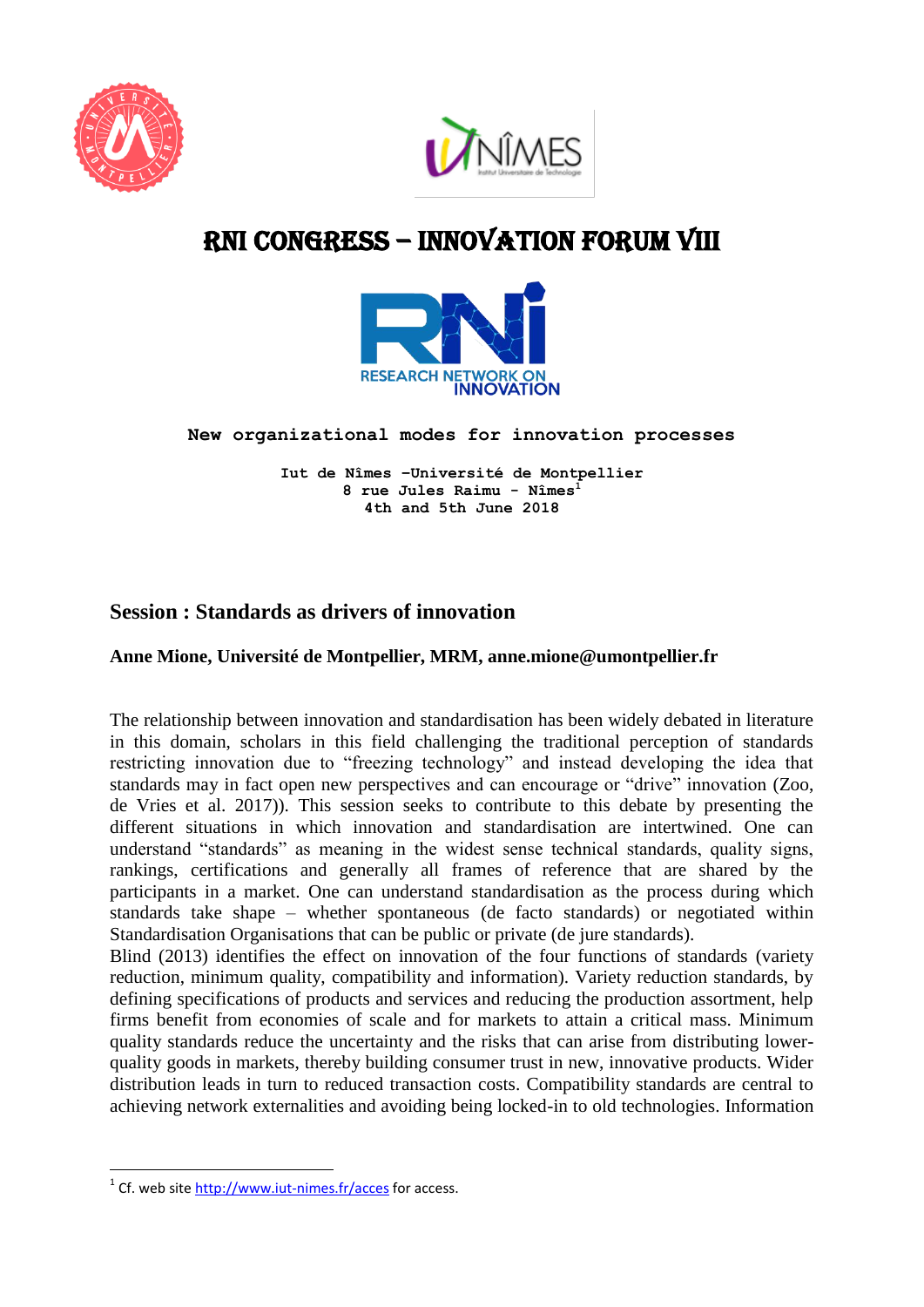standards, by providing a common understanding of technological and product knowledge among users of such standards, reduce transaction costs and facilitate trade.

In concrete terms, these different types of standards may drive firms to engage in a process of innovation. (Goluchowitz and Blind, 2011; Tassey, 2000). As an illustration, the emission standards (Euronorms) defining the CO2 maximum rejection rate into the atmosphere that regulate the car industry foster innovation from companies in this sector with the threat, if they do not achieve such breakthroughs, of being excluded from the market. Also, standardisation facilitates the spreading-out of innovation. Indeed, a Standard encapsulates these innovations as an easily transferrable set of technical specifications which fosters a widespread adoption and continual progress in innovation (Allen and Sriram, 2000; Blind, 2002, 2015). Finally, standardisation becomes a driver of innovation in complex contexts requiring interoperability, connectivity and compatibility. This is the case of today's innovations that create value by adding information to things or by offering devices with connectivity and interoperability. Internet of Things, autonomous cars, smart cities, creativity platforms, industry of the future are some of these contexts that require and challenge standardisation.

All these situations bring strategic issues for standards and standardisation : How does a dominant standard emerge ? Does it impose itself spontaneously ? Is it negotiated ? Who selects the dominant standard ? Does the leader adopt a specific role in the standardisation process? Which strategies can a firm develop to shape and support a standard? Which strategies can a firm develop to choose the standard to which it will conform? Does a strong brand require a trademark? Which strategies can a firm implement when rankings and certifications position the firm without it participating actively in the process?

# **References**

ALLEN, R.H., SRIRAM, R.D., (2000), The role of standards in innovation*, Technological Forecasting and Social Change*, Elsevier.

BLIND, K. (2002), Driving forces for standardization at standardization development organizations, *Applied Economics*, 34: 1985-1998.

BLIND, K. (2013), The Impact of Standardization and Standards on Innovation (no. 13/15).

NESTA Compendium of Evidence on Innovation Policy Intervention. *Nesta Working Paper Series.* Manchester.

GOLUCHOWICZ, K., BLIND, K., (2011), Identification of future fields of standardisation: an explorative good idea? An example in practice, *British Journal of Management,* 23 (4): 532-560.

TASSEY, G. (2000), Standardization in technology-based markets, *Research Policy,* 29:587 602.

ZOO, H., H. J. DE VRIES and H. LEE (2017). "Interplay of innovation and standardization: Exploring the relevance in developing countries," *Technological Forecasting and Social Change,* 118: 334-348.

## **Key dates :**

- January 22 2018: Submission of communication proposals (abstract of 3 pages)
- February 16 2018: Answer of the scientific committee
- April 7 2018: Submission of the Final Text (from 10 to 25 pages)
- June 4 and 5 2018 : Innovation Forum